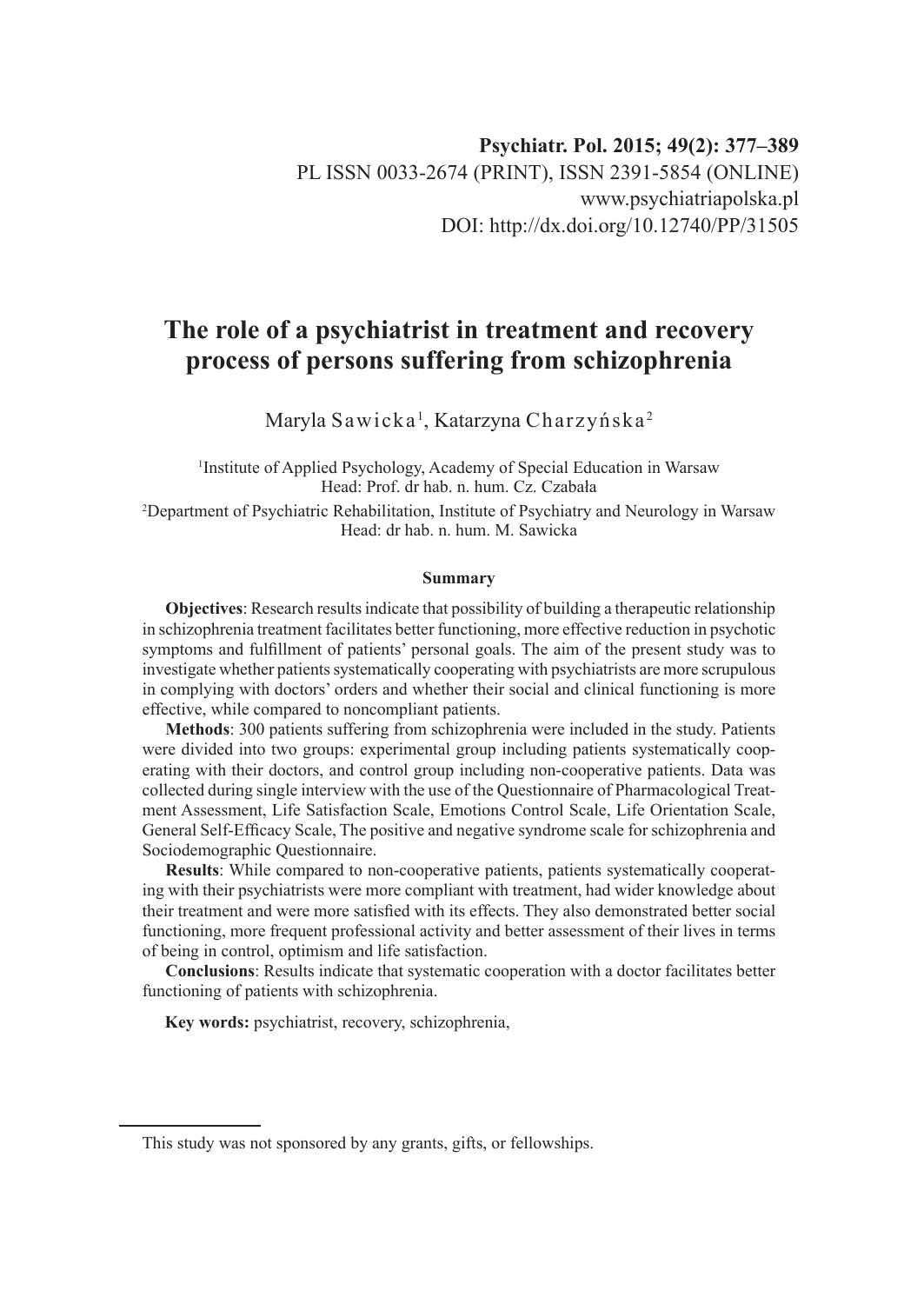## **Introduction**

Manfred Bleuler, describing psychological situation of persons suffering from schizophrenia, underlines the difficulties they have with creating lasting relationships. This has significant impact on lack of feeling safe or even feeling endangered [1]. Lack of social contacts and interpersonal relationships causes feeling of helplessness and being excluded from distribution of goods and benefits arising from social life. Therefore, it is so important to build a bridge between world of schizophrenia and social life of healthy population. A psychiatrist is a natural intermediary in this process as he/she is a primary agent providing help and a central figure in values and needs system of a person suffering from schizophrenia [2].

Research indicate that in case of patients with schizophrenia it is important to start building a therapeutic relationship as soon as during patient's hospitalization so that "pre-relationship" relation can be created between the main agents. It is especially crucial in case of patients with more intense psychotic symptoms and patients with chronic psychosis [3]. This is a slow process which is divided in subsequent phases. In the first phase a patient meets a therapist, in the second a patient makes a decision about collaboration and finally, after almost 6 month of preliminary phase, a slow building of alliance begins. In case of patients suffering from schizophrenia building a good and effective relationship may last even several years [4].

The possibility to build a therapeutic relationship in schizophrenia treatment facilitates better functioning [5, 6], more effective reduction in psychotic symptoms [5] and fulfilment of patients' personal goals [7]. It also increases compliance with medical regimens [8, 9].

## **Aim of the study**

The aim of the present study was to answer the following research questions:

Are patients systematically cooperating with psychiatrists more scrupulous in complying with doctors' orders? Is their social and clinical functioning more effective, while compared to noncompliant patients? Do they assess themselves more positively on the following dimensions: satisfaction, optimism, being in control, self – control of negative emotions?

#### **Material**

For the purpose of the current study the following questionnaires were used:

1. Questionnaire of Pharmacological Treatment Assessment – patient's perspective. Tool developed in the Department of Psychiatric Rehabilitation of the Institute of Psychiatry and Neurology in Poland. The questionnaire was used to assess collaboration between a doctor and a patient in the following areas: compliance, knowledge about medications and their administration, ability to identify side effects of pharmacotherapy and illness itself, frequency of visits in a clinic [10];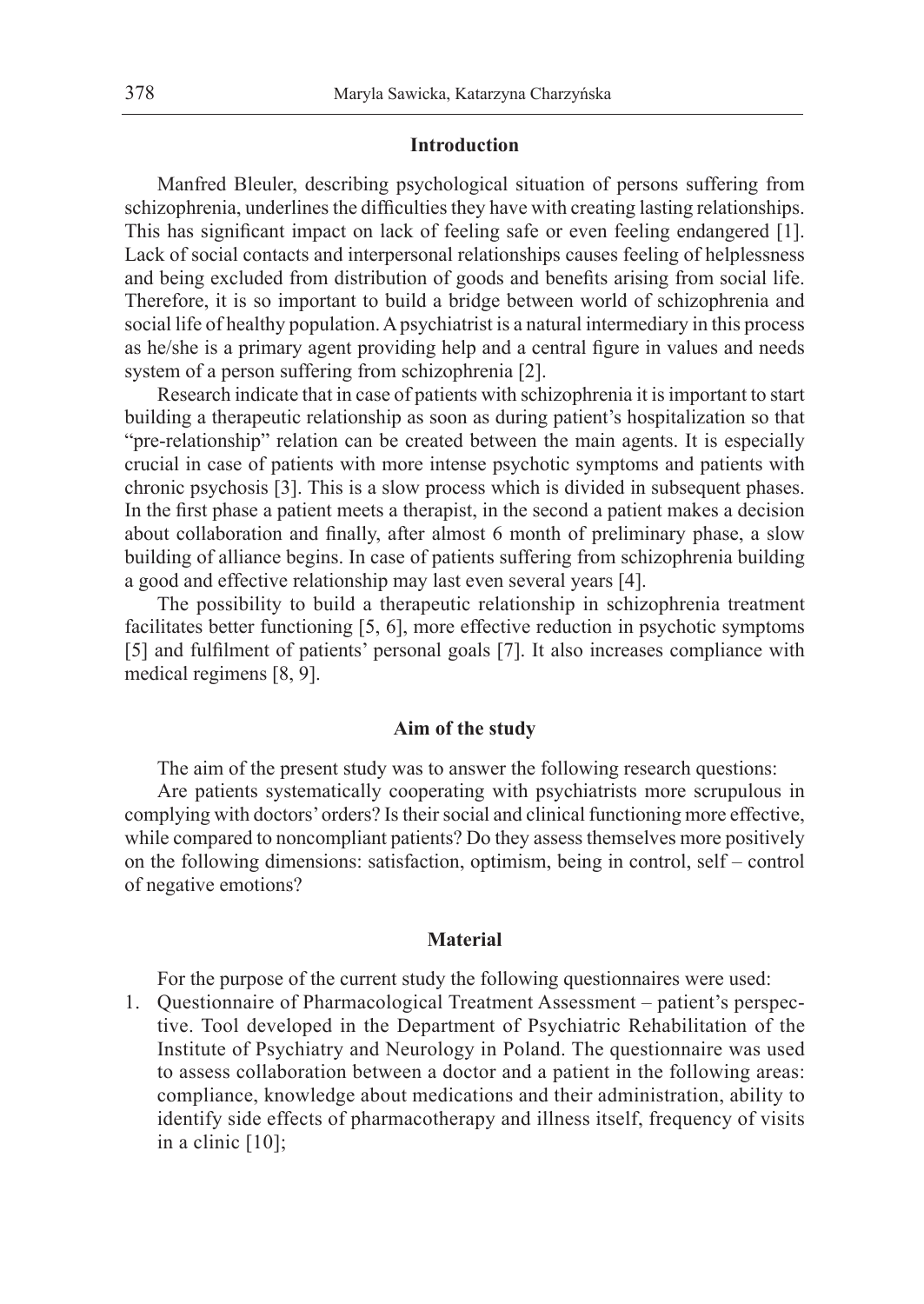- 2. Life Satisfaction Scale, Emotions Control Scale (subjective assessment of the control over anger, anxiety, sadness), Life Orientation Test (assessment of optimism level), Overall Self – Efficacy Scale (assessment of sense of self – efficacy) [11];
- 3. Socio demographic Questionnaire developed by authors;
- 4. Patients' family or close persons were asked to fulfil the Social Functioning Scale (version for a carer or family) developed by M. Birchwood. The scale was used to assess social functioning of the patients in 7 areas: social engagement/withdrawal, interpersonal behaviour, pro-social activities, recreation and entertainment, independence, employment/ occupation [12];
- 5. The positive and negative syndrome scale for schizophrenia, developed by Kay, Fiszbein and Opler and compiled by Rzewuska [13].

Significance of differences between the means was assessed with Student's t-test and one way analyses of variance (ANOVA). In case of non-parametric variables Mann-Whitney U test was used. Consistency of independent nominal variables was assessed with  $\gamma$ 2 test. Significance level was set at  $p \le 0.05$ .

## **Method**

300 patients suffering from schizophrenia diagnosed according to ICD-10 were included in the study.

I – experimental group. The group included 150 patients that fulfilled the following criteria: age between 25 and 55 years, diagnosis of schizophrenia, outpatient treatment and care conducted by one psychiatrist for at least 3 years, regular contact with a psychiatrist at least once a month, intensity of psychotic symptoms not higher than moderately severe (PANSS) at the moment of the interview, no organic changes in the brain basing on the medical records, frequent contacts with family or other close persons.

II – control group. The group included 150 patients with diagnosis of schizophrenia that fulfilled the following criteria: outpatient treatment conducted by several psychiatrists for at least 3 years, without easily identifiable psychiatrist in charge and irregular contact with a clinic. Other criteria, such as age social-demographic and clinical characteristics, were similar to those in the experimental group.

Families and other close persons as well as psychiatrists also participated in the study.

## **Results**

Social – demographic and clinical characteristics of the groups

There were significant gender and education differences between the groups. Moreover, in the experimental group 29% did not have disability degree certificate while compared to 17% in the control group. 37% of the patients in the experimental group was working whereas in the control group it was only 9%. In the past 6 months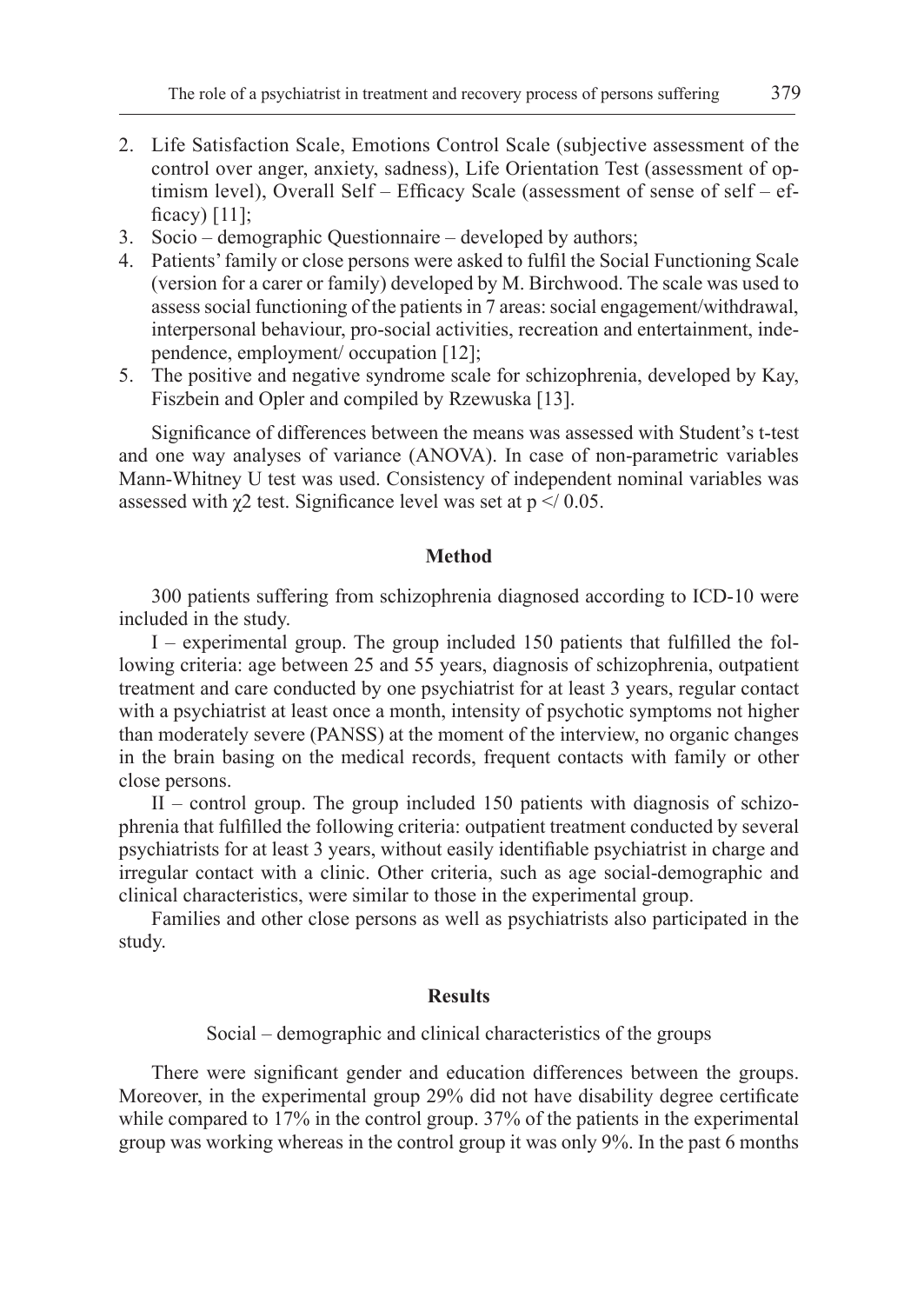prior to the interview, patients in the experimental group visited a psychiatrist 7 times on average and those in the control group only 1 time (Table 1).

| Socio-demographic and clinical<br>characteristics            | Experimental group $N = 150$ | Control group $N = 150$ |
|--------------------------------------------------------------|------------------------------|-------------------------|
| Gender                                                       |                              |                         |
| Females                                                      | 89 (59%)                     | 67 (45%)                |
| Males                                                        | 61 (41%)                     | 83 (55%)                |
| Age (mean)                                                   | 41 lat                       | 40.6 lat                |
| Civil status                                                 |                              |                         |
| Single                                                       | 112 (75%)                    | 118 (79%)               |
| In relationship                                              | 38 (25%)                     | 32 (21%)                |
| Education                                                    |                              |                         |
| primary                                                      | 25 (16.7%)                   | 48 (32%)                |
| secondary                                                    | 85 (56.7%)                   | 71 (47.3%)              |
| higher                                                       | 40 (26.6%)                   | 31 (20.7%)              |
| Duration of illness (mean)                                   | 15.9 lat                     | 14.7 lat                |
| Number of hospitalizations (mean)                            | 7                            | 7                       |
| Lack of disability degree certificate                        | 43 (29%)                     | 26 (17%)                |
| Employment                                                   | 56 (37.3%)                   | 14 (9.3%)               |
| Number of visits at a psychiatrist (past<br>6 months) (mean) | 7                            | 1                       |

Table 1. **Socio-demographic and clinical characteristics (N = 300)**

# Assessment of pharmacological treatment – patient's perspective

The results indicate that patients in the experimental group had significantly greater knowledge about doses of the medicine they used, while compared to the control group. Majority of the patients in steady relationship with a psychiatrist positively assessed effectiveness of their medication – "majority helps" and "all help". Patients in this group declared medication intake on the level of 75% and none of the subjects showed a tendency to discontinue the medication, in the contrary to the control group. Detailed data is presented in table 2.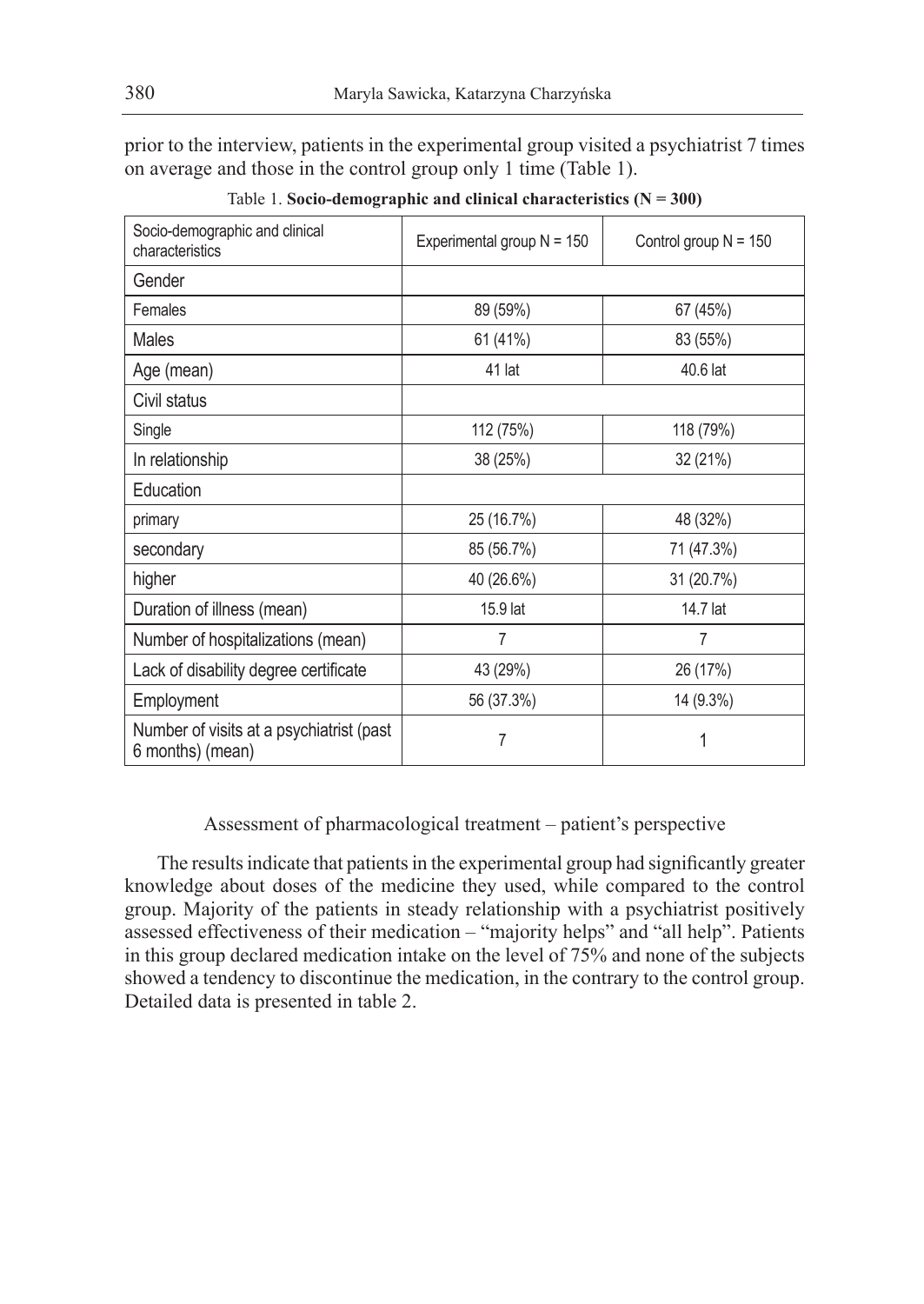|                                         | Experimental group | Control group | <b>Statistics</b> | р           |
|-----------------------------------------|--------------------|---------------|-------------------|-------------|
| Diagnosis                               |                    |               |                   |             |
| not known                               | 40 (26.7%)         | 50 (33.3%)    | $\chi^2$ = 1.5    | n.s.        |
| known                                   | 110 (73.3%)        | 100 (66.7%)   |                   |             |
| <b>Medication names</b>                 |                    |               |                   |             |
| not known                               | 12 (8%)            | 13 (8.7%)     | $\chi^2 = 5.3$    | n.s         |
| 1 name known                            | 52 (34.7)          | 35 (23.3%)    |                   |             |
| 2 names known                           | 55 (36.7)          | 64 (42.7%)    |                   |             |
| 3 names known                           | 22 (14.7%)         | 30 (20%)      |                   |             |
| 4 names known                           | $8(5.3\%)$         | 7(4.7%)       |                   |             |
| 5 and more names known                  | $1(0.7\%)$         | $1(0.7\%)$    |                   |             |
|                                         |                    |               |                   |             |
| Medication dosage<br>not known          | 25 (16.7%)         | 63 (42%)      | $\chi^2$ = 26.03  | $p = 0.000$ |
| 1 name known                            | 121 (80.7%)        | 85 (56.7%)    |                   |             |
| 2 names known                           | $2(1.3\%)$         | $1(0.7\%)$    |                   |             |
| 3 names known                           | 0                  | $1(0.7\%)$    |                   |             |
| 4 names known                           | 2(1.3%)            | 0             |                   |             |
| <b>Effectiveness</b>                    |                    |               |                   |             |
| none                                    | 3(2%)              | 12 (8%)       | $\chi^2$ = 17.1   | $p = 0.004$ |
| some                                    | 6(4%)              | $11(7.3\%)$   |                   |             |
| partially                               | 24 (16%)           | 40 (26.7%)    |                   |             |
| majority                                | 51 (34%)           | 35 (23.3%)    |                   |             |
| all                                     | 66 (44%)           | 52 (34%)      |                   |             |
| Intake                                  |                    |               |                   |             |
| no intake                               | 0                  | 4(2.7%)       | $\chi^2$ = 23.05  | $p = 0.000$ |
| intakes 25%                             | $1(0.7\%)$         | 3(2%)         |                   |             |
| intakes 50%                             | $2(1.3\%)$         | 21 (14%)      |                   |             |
| intakes 75%                             | 29 (19.3%)         | 23 (15.3%)    |                   |             |
| intakes 100%                            | 118 (78.7%)        | 99 (66%)      |                   |             |
|                                         |                    |               |                   |             |
| Identification of drug induced symptoms |                    |               |                   |             |
| none                                    | 81 (54%)           | 83 (55.3%)    | $\chi^2 = 0.88$   | n.s         |
| 1 symptom                               | 38 (25.3%)         | 38 (25.3%)    |                   |             |
| 2 symptoms                              | 16 (10.7%)         | 16 (10.7%)    |                   |             |
| 3 symptoms                              | 10 (6.7%)          | 7(4.7%)       |                   |             |
| 4 symptoms                              | 4(2.7%)            | 4(2.7%)       |                   |             |
| 5 symptoms                              | $1(0.7\%)$         | $2(1.3\%)$    |                   |             |

Table 2. **Assessment of pharmacological treatment (N = 300)**

n.s. – not significant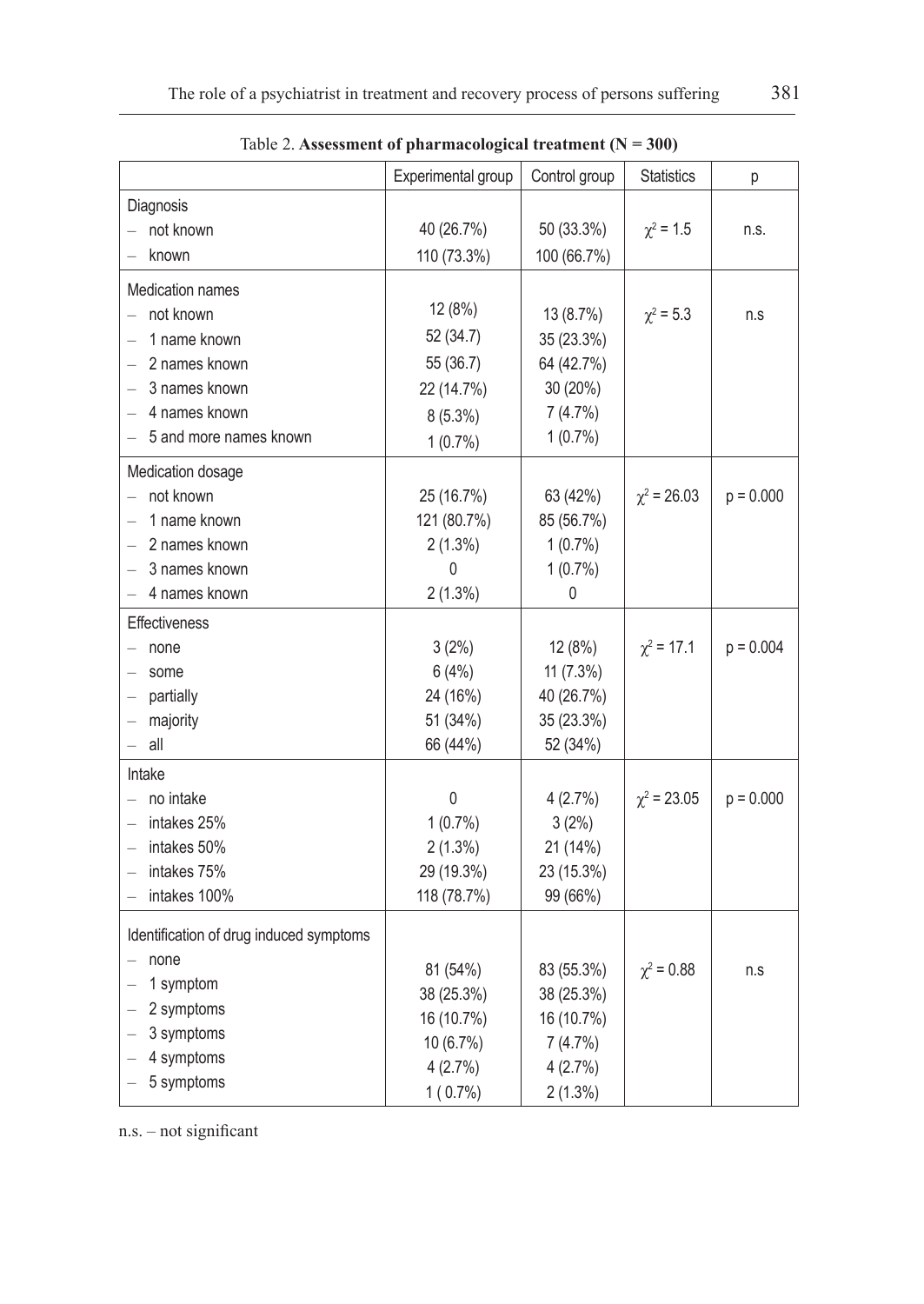## Social functioning

The results regarding assessment provided by close persons showed that the groups differed significantly in terms of all areas of social functioning (Table 3).

|                              | Experimental group   | Control group        | <b>Statistics</b> | p     |
|------------------------------|----------------------|----------------------|-------------------|-------|
| Overcoming isolation         | $117.6$ (SD = 13.33) | $97.16$ (SD = 11.17) | $t = 14.4$        | 0.000 |
| Interpersonal bonds          | $117.4$ (SD = 19.84) | $102.4$ (SD = 17.12) | $t = 6.99$        | 0.000 |
| Social contacts              | $109.5$ (SD = 15.87) | $98.4$ (SD = 26.6)   | $Z = -9.25$       | 0.000 |
| Recreation and entertainment | $97.5$ (SD = 16.74)  | $82.2$ (SD = 13.94)  | $t = 8.6$         | 0.000 |
| Realized self - reliance     | 106.2 (SD=17.79)     | $95(SD = 23.04)$     | $t = 2.1$         | 0.000 |
| Potential self - reliance    | $108.8$ (SD = 16.11) | $97.8$ (SD = 12.82)  | $t = 6.5$         | 0.000 |
| Employment and social roles  | $103.5$ (SD = 9.81)  | $97 (SD = 7.32)$     | $t = 6.3$         | 0.000 |

Table 3. Assessment of social functioning – mean values  $(N = 300)$ 

t – Student's t-test, Z – Mann-Whitney U test, SD – standard deviation

Psychological determinants of self and own life assessment

The results indicate that patients systematically collaborating with a psychiatrist described themselves and their lives as being more satisfactory. They assessed themselves as having more optimistic attitude towards life and more effectively coping with problems, while compared to the control group (Table 4).

| Table 4. Psychological factors of self assessment and assessment |  |
|------------------------------------------------------------------|--|
| of own life – mean values $(N = 300)$                            |  |

|                          | Experimental group  | Control group      | <b>Statistics</b> | р     |
|--------------------------|---------------------|--------------------|-------------------|-------|
| Anger control scale      | $19.15$ (SD = 5.64) | $19(SD = 7.14)$    | $F = 0.015$       | n.s   |
| Depression control scale | $17.7$ (SD = 4.77)  | $18.3$ (SD = 5.98) | $F = 1.09$        | n.s   |
| Anxiety control scale    | $18.3$ (SD = 5.73)  | $18.3$ (SD = 6.66) | $F = 0.002$       | n.s   |
| Being in control         | $25 (SD = 5.16)$    | $20.3$ (SD = 5.64) | $F = 11.78$       | 0.000 |
| Optimism                 | $29.9$ (SD = 6.58)  | $23.3$ (SD = 7.19) | $F = 59.4$        | 0.000 |
| Life satisfaction        | $20.3$ (SD = 6.6)   | $15.8$ (SD = 5.91) | $F = 39.28$       | 0.000 |

F – ANOVA, n.s. – not significant, SD – standard deviation

## Intensity of psychotic symptoms

The results indicate that there is a significant statistical difference between the groups in intensity of positive symptoms of schizophrenia and in mean global scale score (Table 5).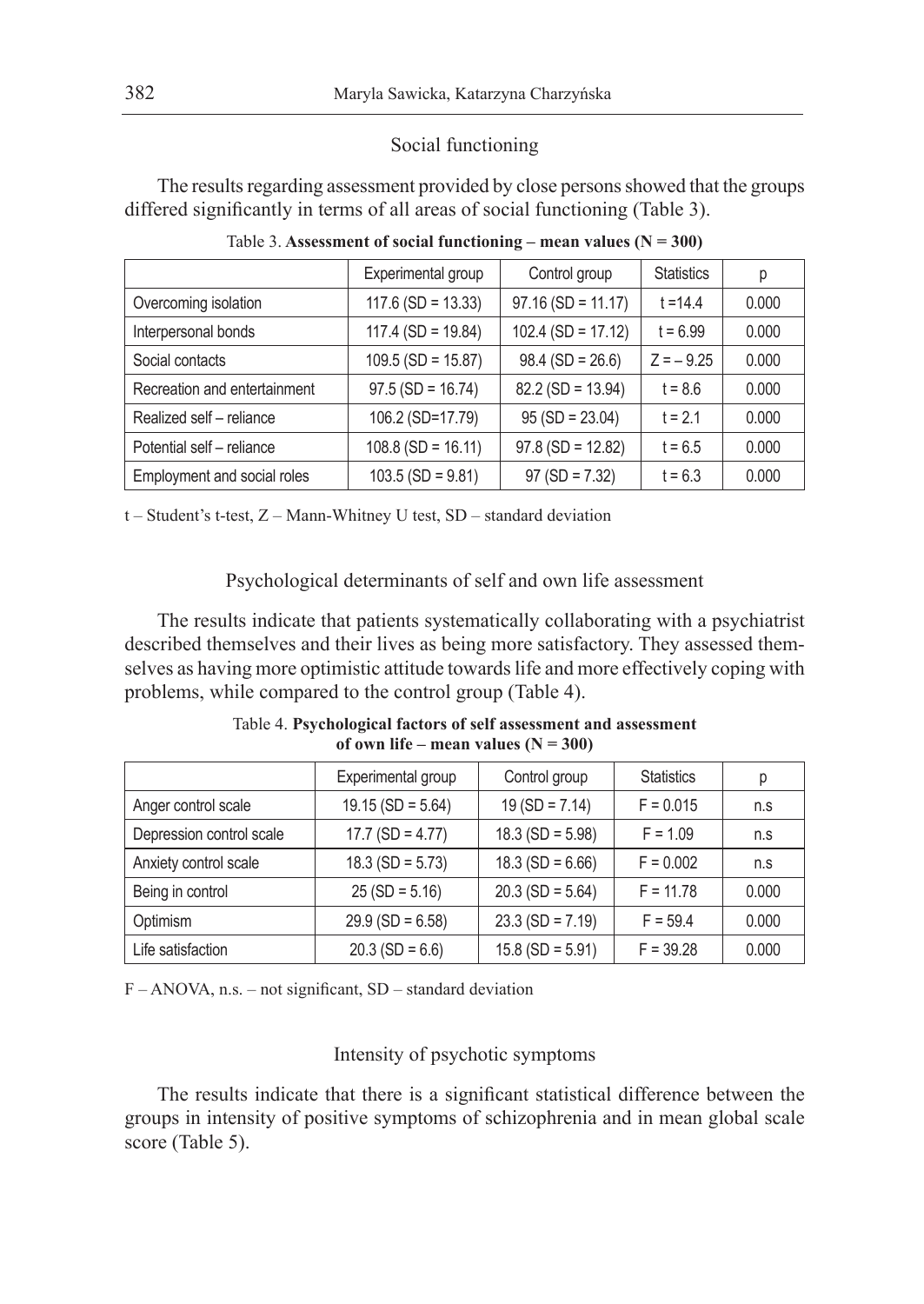| Schizophrenia symptoms | Experimental group | Control group      | <b>Statistics</b> | p     |
|------------------------|--------------------|--------------------|-------------------|-------|
| Positive               | $12.9$ (SD = 2.9)  | $13.5 (SD = 1.49)$ | $t = -2.88$       | 0.004 |
| Negative               | $11.5$ (SD = 2.6)  | $11.7$ (SD = 1.7)  | $t = -0.56$       | n.s   |
| Global score           | $56.3$ (SD = 8.8)  | $58.2$ (SD = 5.2)  | $t = -2.29$       | 0.02  |

Table 5. **Intensity of psychotic symptoms – mean values (N = 300)**

t – Student's t-test, n.s. – not significant, SD – standard deviation

## **Discussion**

The study group included more females than males which is in line with the tendency of more rapid return to environment identified in females. Males have longer hospitalizations and gradually complete subsequent phases of treatment and inpatient rehabilitation [14]. However, detailed analyses showed significant differences in the proportions of females and males – more females were included in the experimental group identified on the basis of regular contact with a psychiatrist. Consequently, greater number of females in outpatient treatment seems to result from their more rapid return to community after experiencing a psychotic crisis. Many factors that differentiate recovery process in females and males may contribute to this phenomenon. Predominantly, it seems that it is more common for females to experience full sense of illness, despite of ongoing psychotic process and its exacerbations [15]. In the state of remission males also tend to uncover, describe how they feel and talk about themselves less frequently than females. They prefer anonymity and thereby peace and quiet. Their demand for support provided by others also decreases to the level that is below the one before development of the illness [16]. Jakubik i Piaskowska in their research on alienation personality underline that females with schizophrenia are much more ready and open to receive help from others, while compared to males experiencing this illness [17]. These gender related factors may contribute to increase in tendency for seeking help from a psychiatrist and easier creation of a relationship with him/her. Another important factor that may have impact on this proportion may be a fact, observed in studies of Muerser et al., that females usually achieve higher level of social adaptation than males and even demonstrate higher level of social abilities [14]. Due to these differences, in spite of the lack of differences in the course of the illness, females return to their premorbid activities more rapidly and quit them less frequently. The consequence of these abilities is also receiving greater social support that females can exercise from their community, which is crucial in crisis situations. Females' social competencies facilitate more effective stress reduction, which results in shorter hospitalizations and motivates to full exploration of possibilities that outpatient treatment provides. The level of collaboration during treatment is also lower in males than females suffering from schizophrenia [14].

It is worth noting that the group which collaborated systematically had definitely more achievements in social-professional areas, while compared to control group.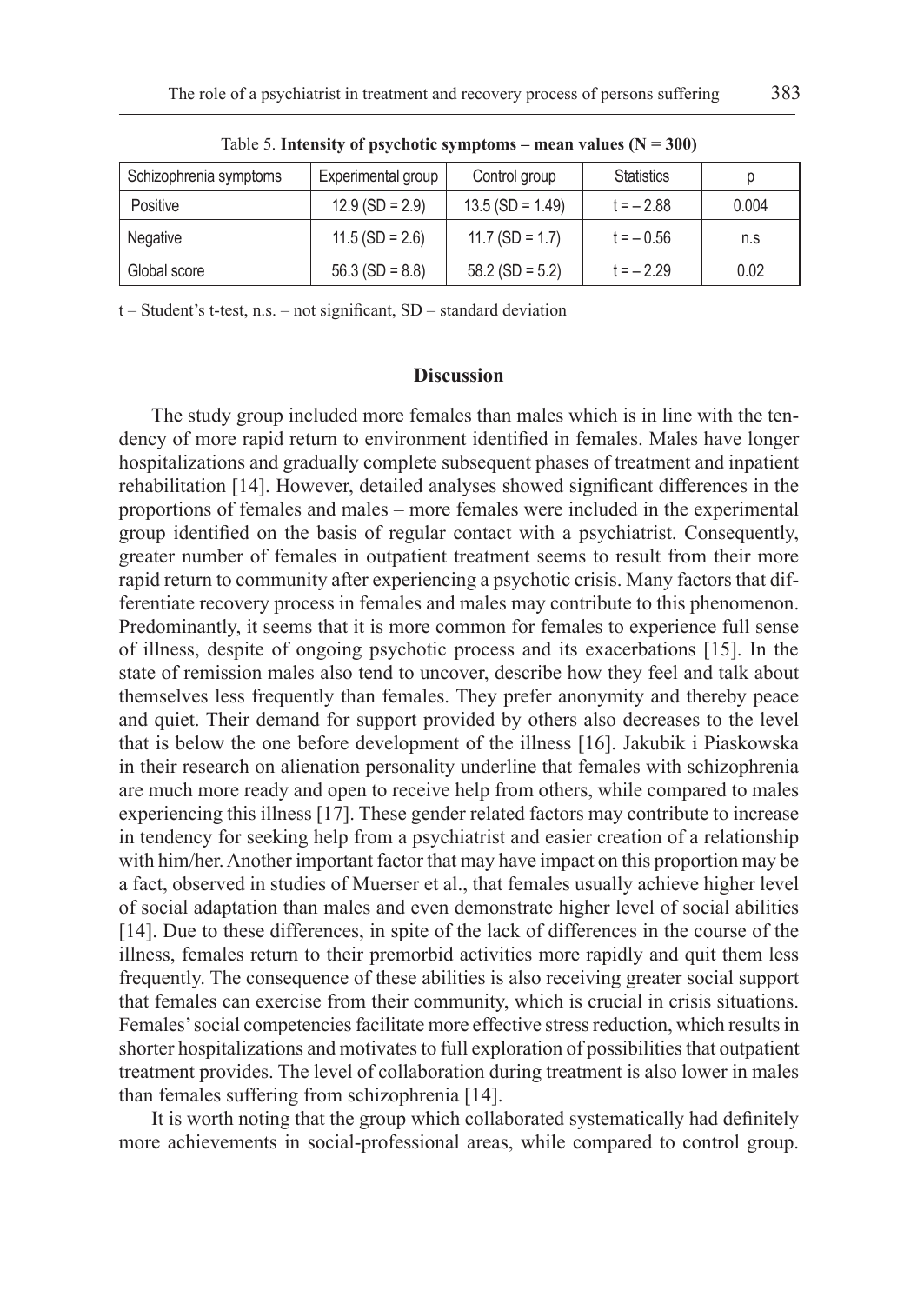Patients in experimental group had higher education, less frequently received disability degree certificate and more often were in employment. They also visited a psychiatrist much more frequently. While analyzing socio-demographic characteristics it is worth noticing that steady collaboration with a psychiatrist may have alleviated the costs of the illness in the experimental group. It may have contributed to better functioning on employment market, decrease in tendency to patients getting disabled and achieving higher level of education. It may obviously be assumed that patients in better collaboration with a psychiatrist had higher competencies for coping with illness. This assumption has been partially confirmed by demographic structure of the experimental group which was dominated by females who have better skills for coping with a psychosis and its consequences.

The assessment of the pharmacological treatment effectiveness is based not only on the effectiveness of the medication but also on the factors related to compliance and patient's collaboration with a doctor. Lack of compliance is an effect of schizophrenia's chronicity, a need to continue the treatment after hospitalization, non – satisfactory course of treatment, lack of social stabilization and lack of therapeutic bond between a patient and a therapist [18, 19]. In their analyzes, Kane and Leucht, proposed classification levels of cooperation with a psychiatrist. It is assumed that a patient stays compliant with medical orders when he/she skips < 20% of medication. The level between 20% and 80% of non-compliance with medical orders is considered a partial lack of collaboration in this respect. The level of 80% or more is considered a non-compliance with medical orders [20]. In the analyses conducted in the current study significant difference were found between the two groups in regard to compliance with medical orders. In the experimental group there were no patients who would completely discontinue treatment, contrary to the control group. Subjects in the experimental group declared medication intake on the level indicating good collaboration in this respect. They declared that they did not take 25% of prescribed medication on average. It needs to be noted that there are very few patients in clinical practice who have never experimented with medication dosage or its complete discontinuation. It seems to be a natural step of the illness on the way to achieve insight. Research indicate that in outpatient treatment, 28% to 80% of patients decide to discontinue their treatment. More than a half of the patients with diagnosed schizophrenia takes different medication dosages at different times of the day than prescribed [18, 21]. Consequently, in the current study patients in the experimental group achieved relatively satisfactory result. It needs to be underlined that this result was accompanied by significantly better orientation in the level of medication dosage taken. In this case it was probably also important that patients in the experimental group had much higher sense of effectiveness of the medication taken than patients in the control group. Just like in many cases in schizophrenia treatment, also here, one fact causes another which has important consequences. Lack of collaboration with a psychiatrist contributes to accumulation of problems with adequate self assessment of psychopathology and therefore results in lack of adequate treatment. Unsatisfactory treatment contributes to decrease in patient's motivation to collaborate, analyze own problems or even discuss pharmacotherapy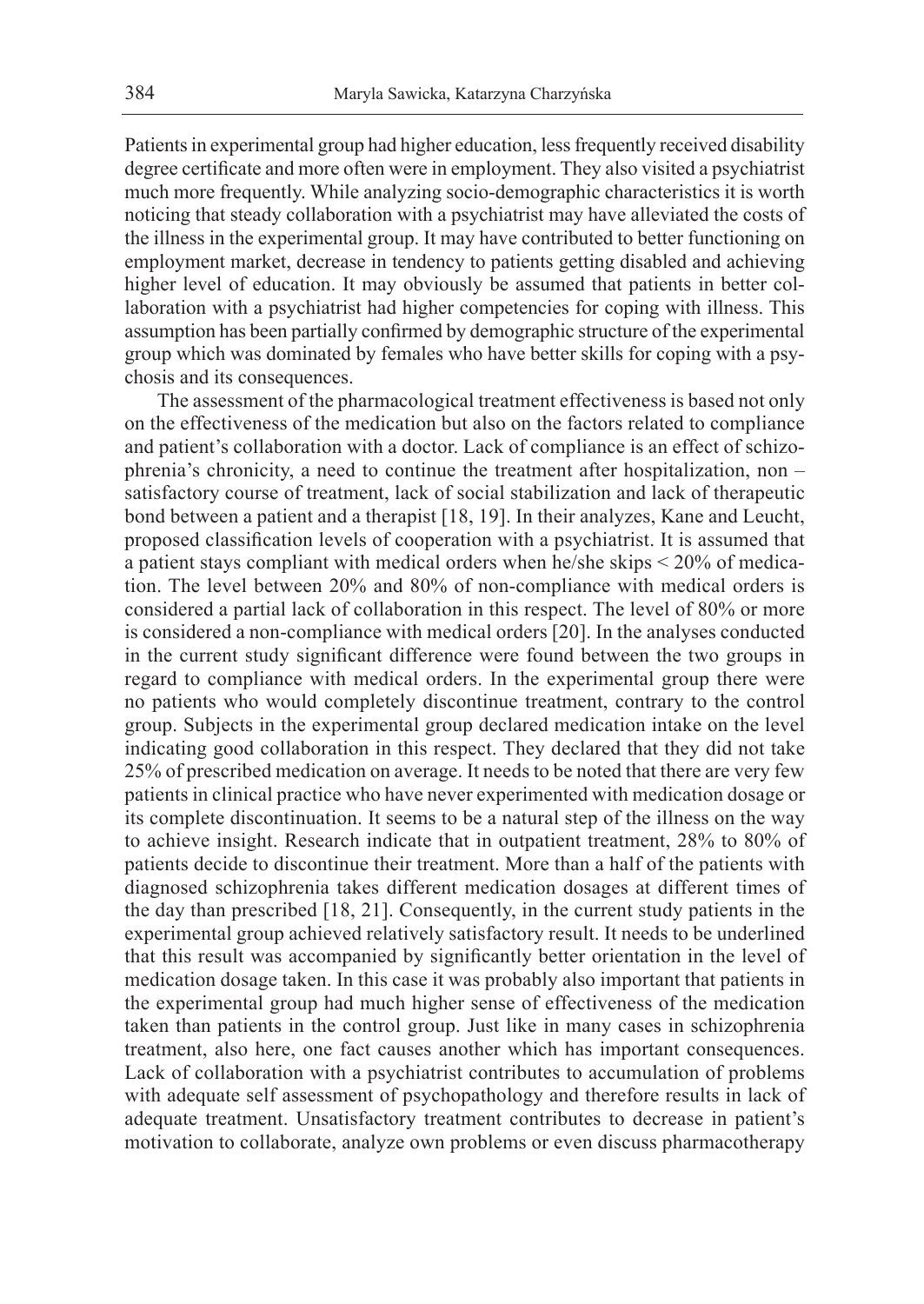and own health situation. There is an evident difference between the groups in compliance level. Summing up, it can be concluded that regular visits paid to the same psychiatrist and for a longer time period significantly differentiate the two groups in terms of compliance and knowledge on medications taken. Simultaneously, it should be noted that patients in both groups had significant knowledge about their illness. However, another clinical fact is interesting. Despite significant differences in the level of compliance between the experimental and control groups, number of hospitalizations was on the same level in both groups. Of course the reason of the hospitalizations in both groups was not clear. It could have been exacerbation of the symptoms or e.g. scheduled hospitalizations planned to change the treatment, or the effect of gaining an insight, when a patient educated in prodromal symptoms monitoring seeks help in psychiatric hospital for preventive reasons. This prevention is known as "control over illness" and may result in behaviours considered as realization of the crisis plan as taught [22]. However, unambiguous research findings should be underlined – lack of compliance is the cause of symptoms exacerbation and rehospitalisations. Symptoms relapse during one year is observed in 16% of compliant patients and in up to 74% of non-compliant patients [21].

Compliance with medical orders depends on the complex factor of collaboration between a patient and a psychiatrist [23]. Research findings indicate that it may be the most significant of the factors influencing the level of collaboration outside a psychiatric hospital and in outpatient treatment [24].

## Social functioning of patients suffering from schizophrenia

In the current study social functioning of the persons suffering from schizophrenia was analyzed on the bases of the results received from persons that were closest to the patients and who assessed their everyday life. The results allow to conclude that there were significant differences between the two groups in the level of social functioning. In patients' families opinions, experimental group functioned much better than control group in all analyzed areas. Social functioning of the persons suffering from schizophrenia is a result of multifaceted factors related to the course of the illness and its personal and social consequences. In the area of social consequences, stigmatization, lack of social support and isolation from the community seem to be extremely important. This social isolation is experienced as loneliness, isolation from other significant persons and feeling of being excluded from important life areas which are often remembered as crucial and engrossing [17]. It is extremely important for these patients to have a close person. In a social network of persons suffering from schizophrenia a psychiatrist automatically takes this significant place. Kepinski underlined that a psychiatrist is often the only person who protects a patient from schizophrenic loneliness and therefore has a chance to modify his/ her social functioning [25].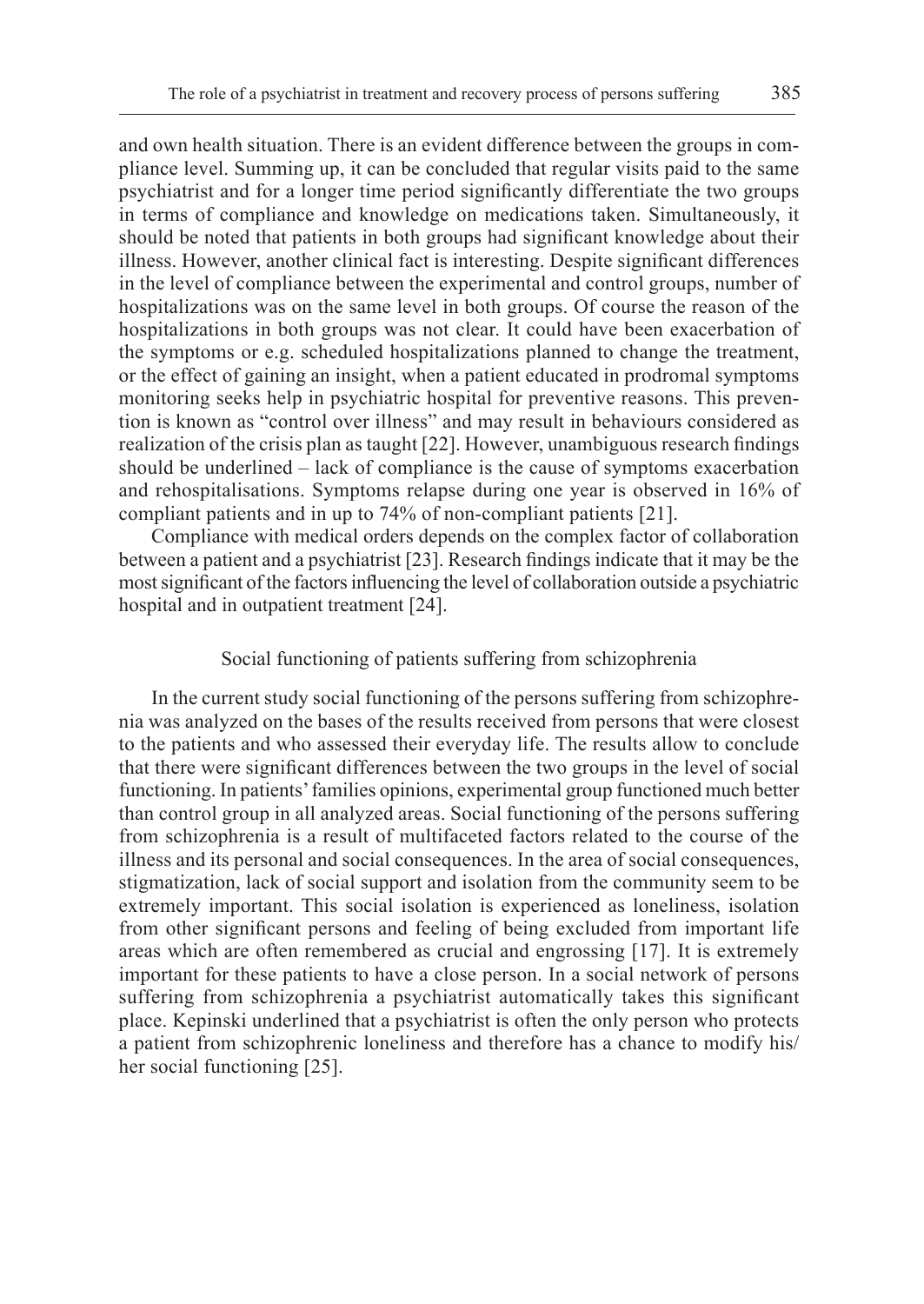## Personal functioning of patients suffering from schizophrenia

In schizophrenia the illness process and its long-term consequences cause disturbance of the sense of identity. The negative consequences of this process include: inadequately low assessment of the possibilities of coping with different difficulties, lack of feeling of being a subject of own actions and lack of feeling of their continuity and repetition in lifetime. This results in pessimistic attitude towards the effects of own actions and weakens social and professional functioning. The effect of such problems with self identity is ambiguous assessment of own life and life satisfaction [26].

The image of the life situation of the patients suffering from schizophrenia may have negative impact on the attempts to change own life situation. Research indicates however that specifically developed social support network, built of persons significant for a patient, may become a source of such changes [27]. Professionals undoubtfully belong to this group and a person of psychiatrist has special meaning [28].

Following this line of reasoning, in the current study meaning of collaboration with a psychiatrist for different personal dimensions of the patients was analyzed. The results once again confirmed earlier findings that long-term collaboration with a psychiatrist positively differentiates patients who have such experiences from those that do not. These differences regard predominantly resourcefulness, optimism and life satisfaction of the patients suffering from schizophrenia. Patients who collaborate with a psychiatrist regularly and for a long time have more optimistic attitude towards their lives than those from the control group. Optimism is a life attitude that can be enhanced by benefits resulting from social support that is mobilized in this way. Optimistic life attitude activates social support network according to the rule that help is more eagerly provided to those who demonstrate optimistic life attitude and optimism towards future. Therefore discretionary optimism increases availability of social support and in the research it is being considered as one of many benefits resulting from this optimistic attitude [29]. Optimism enhancement is related to benefits noticed in coping in everyday life. Research indicates that such life attitude fosters composure towards unexpected events, lower anxiety intensity, self-esteem and use of adaptative ways of coping [30]. Optimism is associated with active, problem oriented and emotions oriented strategies of coping with difficult situations and is inversely related to avoidance strategies [31]. Therefore optimistic life attitude stimulates development of social support network and is also being stimulated itself to consolidate as one of identity dimensions.

Having pessimistic vs. optimistic life attitude may be associated with social consequences of schizophrenia considered as demoralization. The meaning of demoralization includes sense of helplessness towards illness, hopelessness, low self-esteem, depression, irritability and pessimistic attitude towards future. This image of demoralization of patients suffering from schizophrenia is a result of applying non-adaptative strategies of coping with social exclusion and stigmatization with mental illness [32]. Thus, breaking down social discrimination and consequences of patients' demoralization resulting from having schizophrenia is possible thanks to support and distanced care provided by a significant person, i.e. a psychiatrist.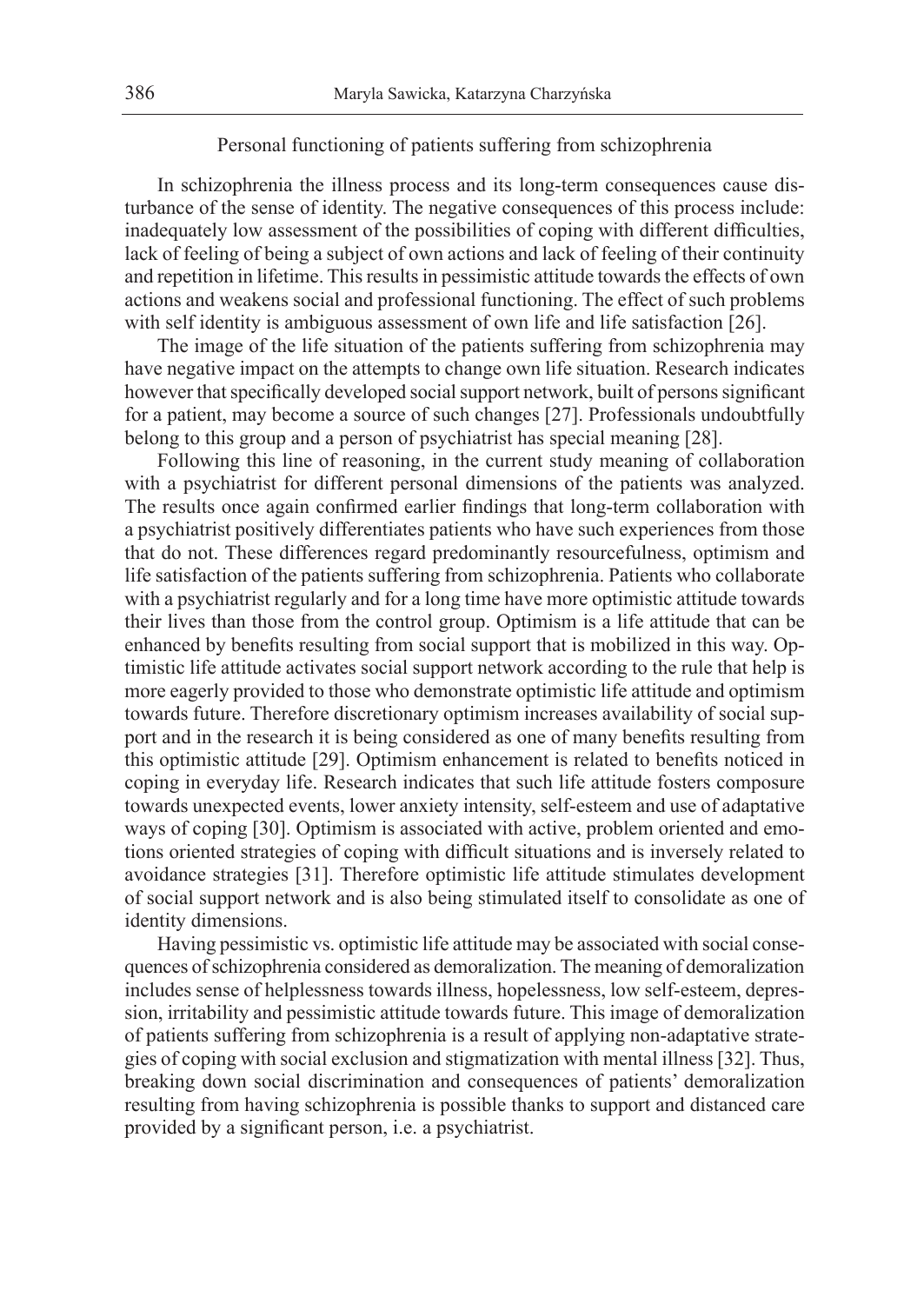#### **Conclusions**

The current study, conducted in the group of 300 patients suffering from schizophrenia and their families, showed that patients systematically collaborating with psychiatrists, while compared to the controls:

- are more rigorous in compliance with medical orders, have greater knowledge on their treatment and are more satisfied with its effects;
- demonstrate better social functioning and are more professionally active;
- demonstrate more positive assessments of themselves and their lives in terms of being in control, optimism and life satisfaction. No statistically significant differences were found in regard to coping with difficult emotions.

#### **References**

- 1. Bleuler M. *Schizophrenie als besondere entwicklung*. In: Dorner K. ed. *Neue praxis braucht neue theorie*. Gutersloh: Verlag Jakob van Hoodis; 1986. p. 18–25.
- 2. Cechnicki A. *Co jest istotne w psychospołecznym leczeniu schizofrenii*. In: Bomba J. ed. *Schizofrenia: różne konteksty, różne terapie*. Krakow: Library of Polish Psychiatry; 2000. p. 37–45.
- 3. Selzer MA, Carsky M, Gilbert B, Weiss W. *The shared field: a precursor stage in the development of a psychotherapeutic alliance with the hospitalized chronic schizophrenic patient*. Psychiatry. Nov. 1984; 47(4): 324–332.
- 4. Penn DL, Mueser KT, Tarrier N, Gloege A, Cather C. *Supportive therapy for Schizophrenia: Possible mechanisms and implications for adjunctive psychosocial treatments*. Schizophr. Bull. 2004; 30(1): 101–112.
- 5. Neale MS, Rosenheck RA. *Therapeutic alliance and outcome in a VA intensive case management program*. Psychiatr. Serv. 1995; 46(7): 719–721.
- 6. Svensson B, Hansson L. *Therapeutic alliance in cognitive therapy for schizophrenic and other long-term mentally ill patients: Development and relationship to outcome in an in-patient treatment programme*. Acta Psychiatr. Scand. 1999; 99: 281–287.
- 7. Gehrs M, Goering P. *The relationship between the working alliance and rehabilitation outcomes of schizophrenia*. Psychosoc. Rehabil. J. 1994; 18: 45–53.
- 8. Frank AF, Gunderson JG. *The role of therapeutic alliance in the treatment of schizophrenia*. Arch. Gen. Psychiatry 1990; 47: 228–236.
- 9. Olfson M, Mechanic D, Hansell S. *Predicting medication noncompliance after hospital discharge among patients with schizophrenia*. Psychiatr. Serv. 2000; 51: 216–222.
- 10. Meder J. *Aktywny udział pacjentów w leczeniu farmakologicznym*. Warsaw: Institute of Psychiatry and Neurology Foundation; 1995.
- 11. Juczyński Z. *Narzędzia pomiaru w promocji i psychologii zdrowia*. Warsaw: Psychological Test Laboratory of the PPA; 2001.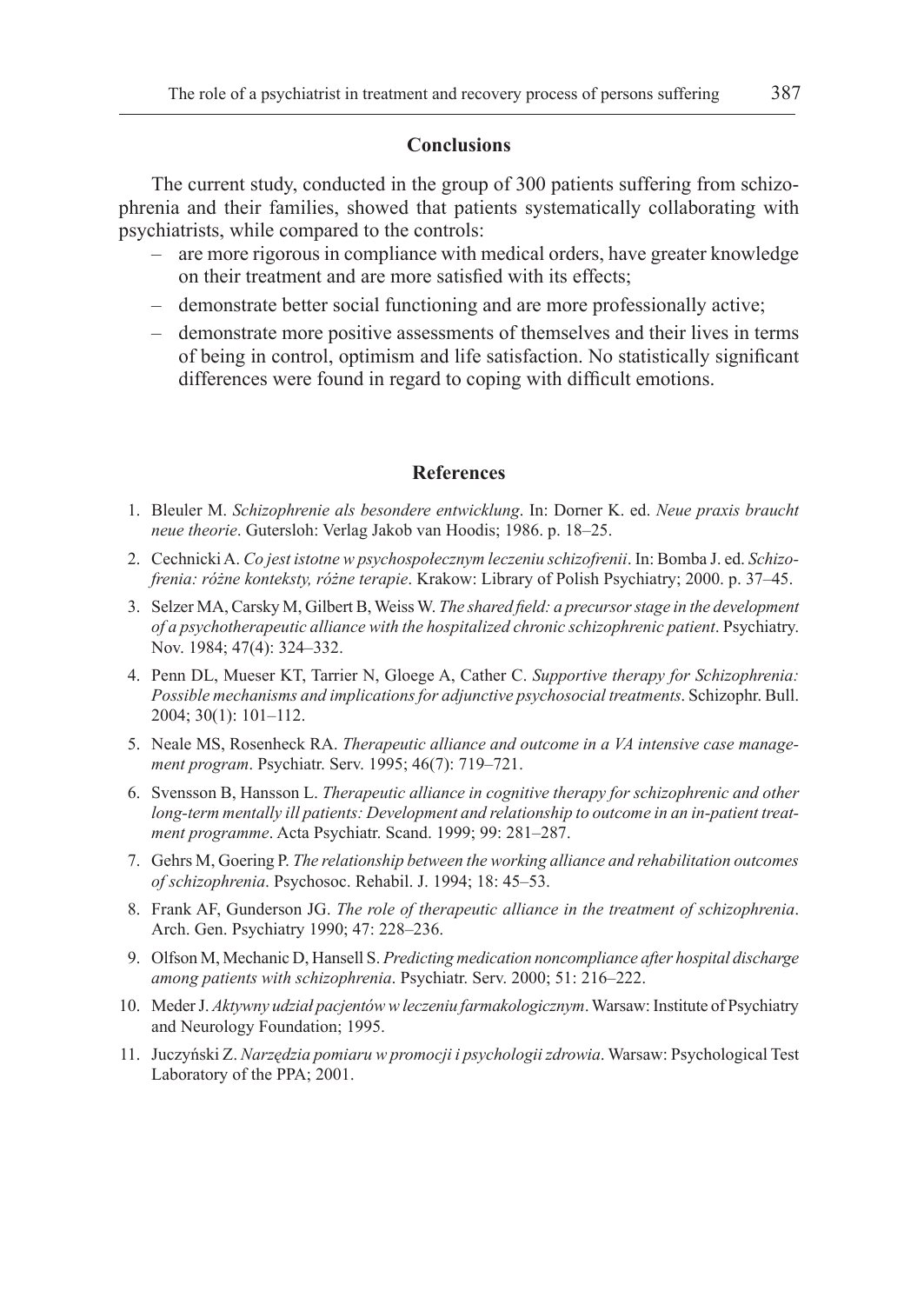- 12. Birchwood M, Smith J, Cochrane R, Welton R, Copestake S. *The Social Functioning Scale. The development and validation of a new scale of social adjustment for use in family intervention programmes with schizophrenic patients*. Br. J. Psychiatry 1990; 157: 853–859.
- 13. Kay SR, Fiszbein A, Opler LA. *The positive and negative syndrome scale (PANSS) for schizophrenia*. Schizophr. Bull. 1987; 13(2): 261–276.
- 14. Mueser KT, Bellack AS, Morrison RL. *Gender, social competence and symptomatology in schizophrenia. A longitudinal analysis*. J. Abnorm. Psychol. 1990; 99(2): 138–147.
- 15. Dębowska G, Chuchra M, Karakuła H, Grzywa A. *Związek wglądu w chorobę z płcią w grupie chorych na schizofrenię paranoidalną*. Badania nad schizofrenią 2001; 3(3): 299–300.
- 16. Chuchra M, Karakuła H, Dębowska G, Grzywa A. *Potrzeby psychologiczne kobiet i mężczyzn chorych na schizofrenię paranoidalną*. Badania nad schizofrenią 2001; 3(3): 297–298.
- 17. Jakubik A, Piaskowska K. *Osobowość alienacyjna a schizofrenia paranoidalna*. Studia Psychologica. 2000; 1(1): 69–80.
- 18. Mitchel AJ, Selmes T. *Why don't patients attend their appointments? Maintaining engagement psychiatric services*. Adv. Psychiatr. Treat. 2007; 13: 423–434.
- 19. Johansson H, Eklund M. *Helping alliance and early dropout from psychiatric out-patient*. Soc. Psychiatry Psychiatr. Epidemiol. 2006; 41(2): 140–147.
- 20. Kane JM, Leucht S. *Optimizing pharmacologic treatment of psychotic disorders*. J. Clin. Psychiatry 2003; 64(12): 42–45.
- 21. Seo MA, Min SK. *Development of a structural model explaining medication compliance of persons with schizophrenia*. Yonsei Med. J. 2005; 46(3): 331–340.
- 22. Drury V, Birchwood M, Cochrane R. *Cognitive therapy and recovery from acute psychosis: a controlled trial. Impact on psychotic symptoms*. Br. J. Psychiatry 1996; 169(5): 593–601.
- 23. Moore PJ, Sickel AE, Malat J, Williams D, Jackson J, Adler NE. *Psychosocial factors in medical and psychological treatmet avoidance: the role of the doctor-patient relationship*. J. Health Psychol. 2004; 9: 421–433.
- 24. Weiss KA, Smith TE, Hull JW, Piper AC. *Predictors of risk of nonadherence in outpatients with schizophrenia and other psychotic disorders*. Schizophr. Bull. 2002; 28(2): 341–349.
- 25. Kępiński A. *Lęk*. Krakow: PZWL Medical Publishing; 1992.
- 26. Steuden S. *Dynamika zmian osobowości u osób z rozpoznaną schizofrenią. Badania długofalowe*. Lublin: RW KUL: 1997.
- 27. Bronowski P, Sawicka M, Kluczyńska S. *Funkcjonowanie społeczne osób przewlekle chorych psychicznie uczestniczących w środowiskowym programie wsparcia społecznego*. Post. Psychiatr. Neurol. 2009; 18(1): 43–50.
- 28. Adshead G. *Psychiatric staff as attachment figures*. Br. J. Psychiatry 1998; 172: 64–69.
- 29. Salovey P, Rothman AJ, Detweiler JB. *Emotional states and physical health*. Am. Psychol. 2000; 55(1): 110–121.
- 30. Scheier MF, Carver CS, Bridges MW. *Distinguishing optimism from neurotism (and trait anxiety, self-mastery and self-esteem): A reevaluation of the LOT*. J. Pers. Soc. Psychol. 1994; 67(6): 1063–1078.
- 31. Scheier MF, Weintraub JK, Carver CS. *Coping with stress: divergent strategies of optimists and pessimists*. J. Pers. Soc. Psychol. 1986; 51: 1257–1264.